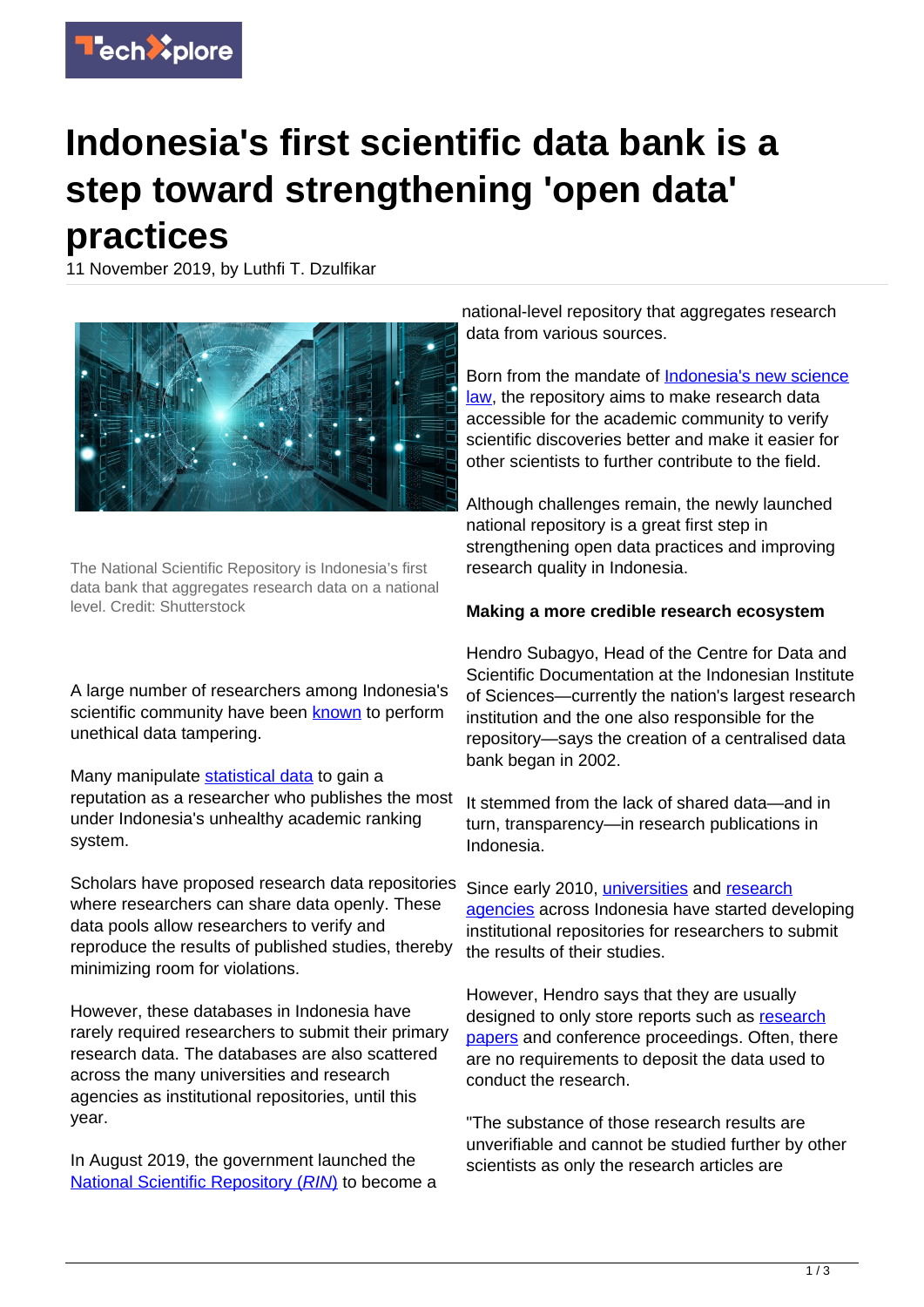

available," he said.

The government establishes RIN to fill that missing said that open data practices also benefit authors. gap, he added.

he calls a "credible research ecosystem."

"We want to build a scientific environment that produces credible research. This means that researchers should provide more than just a scientific publication to show that they have properly conducted a study," he said.

## **Lessons learned from foreign scholars**

Indonesia's national repository is inspired by Netherland-based [Data Archiving and Networked](https://dans.knaw.nl/en) [Services \(DANS\)](https://dans.knaw.nl/en) platform.

Containing more than [250,000 datasets from over](https://dans.knaw.nl/en/researchers/search) [70,000 studies,](https://dans.knaw.nl/en/researchers/search) DANS compiles scientific datasets, publications, and researcher information to encourage data sharing among scientists.

Brian Nosek, a professor of psychology at the University of Virginia, US, said recently that the lack of data sharing is a big problem in the academic world because it makes it hard for other researchers to validate scientific discoveries.

Nosek and his team [conducted a project](https://osf.io/e81xl/) attempting to verify the research findings presented in papers on cancer biology published throughout 2011-2012. whether these open data practices conformed to

To his surprise, however, out of [197 experiments](https://osf.io/p7ayb/) [across 51 papers](https://osf.io/p7ayb/) published even in top journals such as Nature and Cell, [only in 3 of them](https://www.youtube.com/watch?list=PLQN4Pa04Zt21yFomP_vazke5Pt3ukSczQ&v=3oxaA_HBOCE) were the data made available for access in public repositories.

"There is a lack of full reporting and availability of the data and materials that were underlying the research. This is a pervasive challenge across the sciences," Nosek said during [a webinar on](https://www.webinarsains2019.com) [research transparency.](https://www.webinarsains2019.com)

Organised in late October, the event involved over 1000 participants from more than 30 Indonesian universities.

Another speaker, Virginia Barbour, a professor at the Queensland Institute of Technology, Australia,

The end goal of this database is to help create what **UK researchers** found that papers which share their For example, [a 2019 preliminary research paper by](https://arxiv.org/abs/1907.02565) research data through public repositories saw a 25.36% higher citation impact on average.

> The paper observed 531,889 scientific papers issued by open access publishers Public Library of Science (PLOS) and BioMed Central (BMC).

Barbour, who is also the Director of the [Australasian Open Access Strategy Group](https://aoasg.org.au), said the increase might be due to an increased perception of quality and trust toward publications that make their data accessible.

"It indicates that citations are really done based on a more in-depth reason, not just in a superficial way, but also obviously with some sort of (consideration of) perceived trust and credibility," she said.

## **Overcoming challenges**

Despite the vital role of RIN in promoting open data system in Indonesia, some researchers question the quality of its data management. This prevents them from adopting open data practices.

A participant during the webinar questioned global standards such as Europe's [General Data](https://eugdpr.org) [Protection Regulation \(GDPR\)](https://eugdpr.org) on personal data.

"One of the challenges is that our researchers often don't trust that their intellectual rights will be protected when their data is stored in a governmental database," Hendro said.

A promoter of open science, Rizqy Amelia Zein, who is also a psychology lecturer at Universitas Airlangga, shares Hendro's concern. She says that the challenge that the Indonesian Institute of Science must overcome is convincing researchers that this is an important scientific mission.

"The Institute has attempted to socialize to